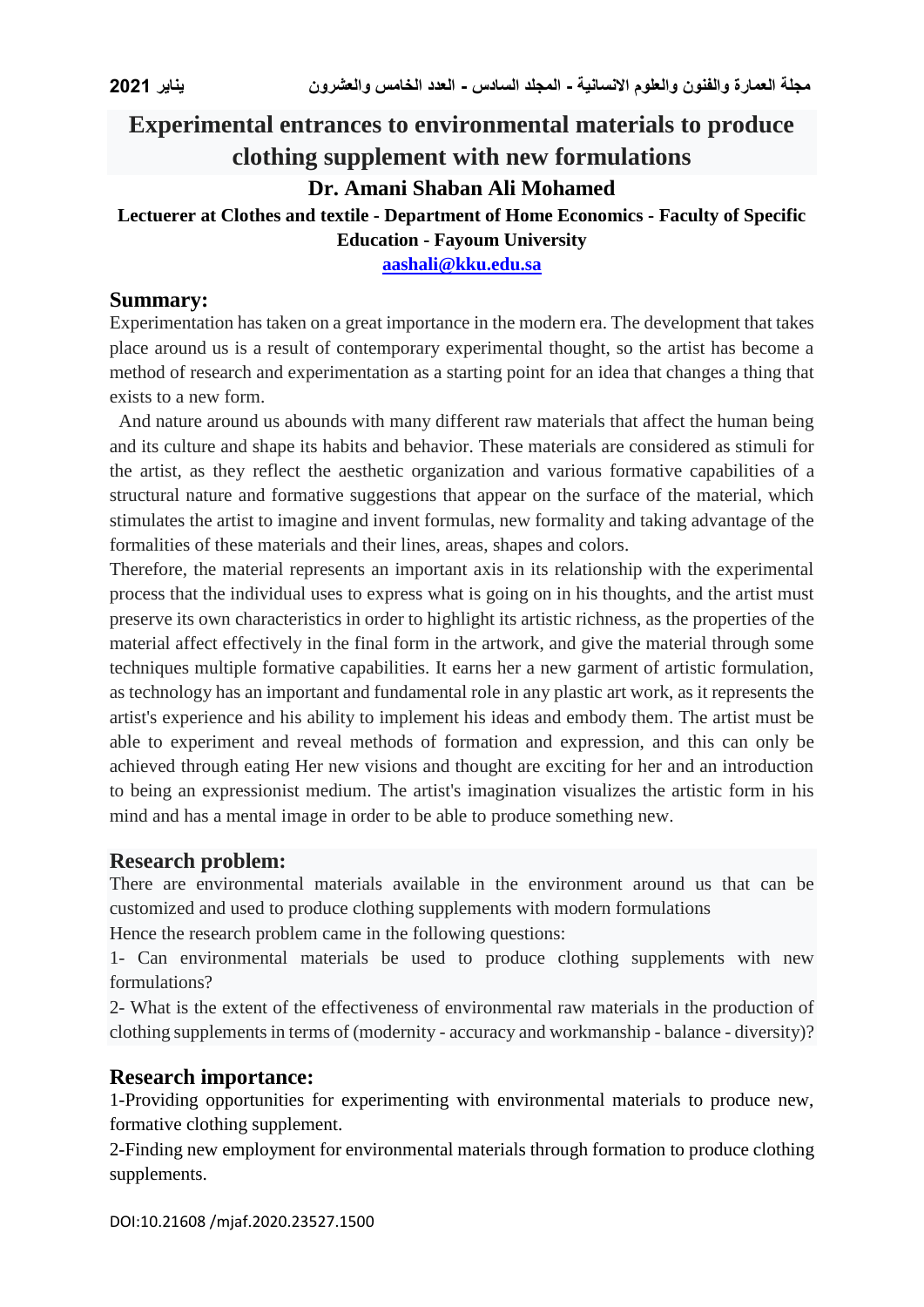# **مجلة العمارة والفنون والعلوم االنسانية - المجلد السادس - العدد الخامس والعشرون يناير 2021**

3-Producing clothing supplements that have aesthetic function.

4-Facing the rise in the prices of traditional raw materials with models of cheap and unused environmental materials used to produce innovative models.

5-Enriching the field of clothing supplement with everything new and out of stereotypes.

#### **Research aims** :

1- Knowing how to use environmental materials to produce new clothes supplements through experimenting with environmental materials.

2- Determine the extent of benefit from environmental raw materials in developing technical visions of clothing supplement.

#### **Research hypotheses:**

1- There is a statistically significant relationship between the possibility of producing clothing supplements from environmental raw materials with new formulations.

Research Methodology: This research follows:

1- The experimental approach in measuring the extent of benefiting from the plastic formulations of environmental materials in the production of clothing supplements

2- The descriptive approach in analyzing and describing the executed pieces

# **Research limits:**

Objective limits: the use of environmental raw materials such as (absorbent - ice cream stick wax glue - sulfur sticks - plastic carbonated water bottles - balloons - clouds - staples - soda mineral cover - buttons)

Time limits: School year 2018-2019.

Constants and variables:

Constants: Environmental raw materials.

Variables: clothing supplement.

Research tools: questionnaire.

#### **Research terms:**

The material: the material before it was formed by the artist and transformed in a currency into aesthetic material that carries formative and expressive values. (Ehab Mohammed Al-Zuhri: 2000,16)

Innovative formative treatments: means innovative solutions that are characterized by seriousness and originality by means of relationships and ideas developed for the various physical media and methods of implementation from flat and embodiment touches and with various unconventional distributions on the surface of artifacts. (Amal Owais: 2008, 2)

Supplements: They are additions or pieces that accompany major things to increase their beauty and elegance, and if they themselves are secondary and not essential, clothing supplementation can increase the beauty and elegance of clothes if you add them in a distinct and elegant style. (Nadia Mahmoud: 1999, 5)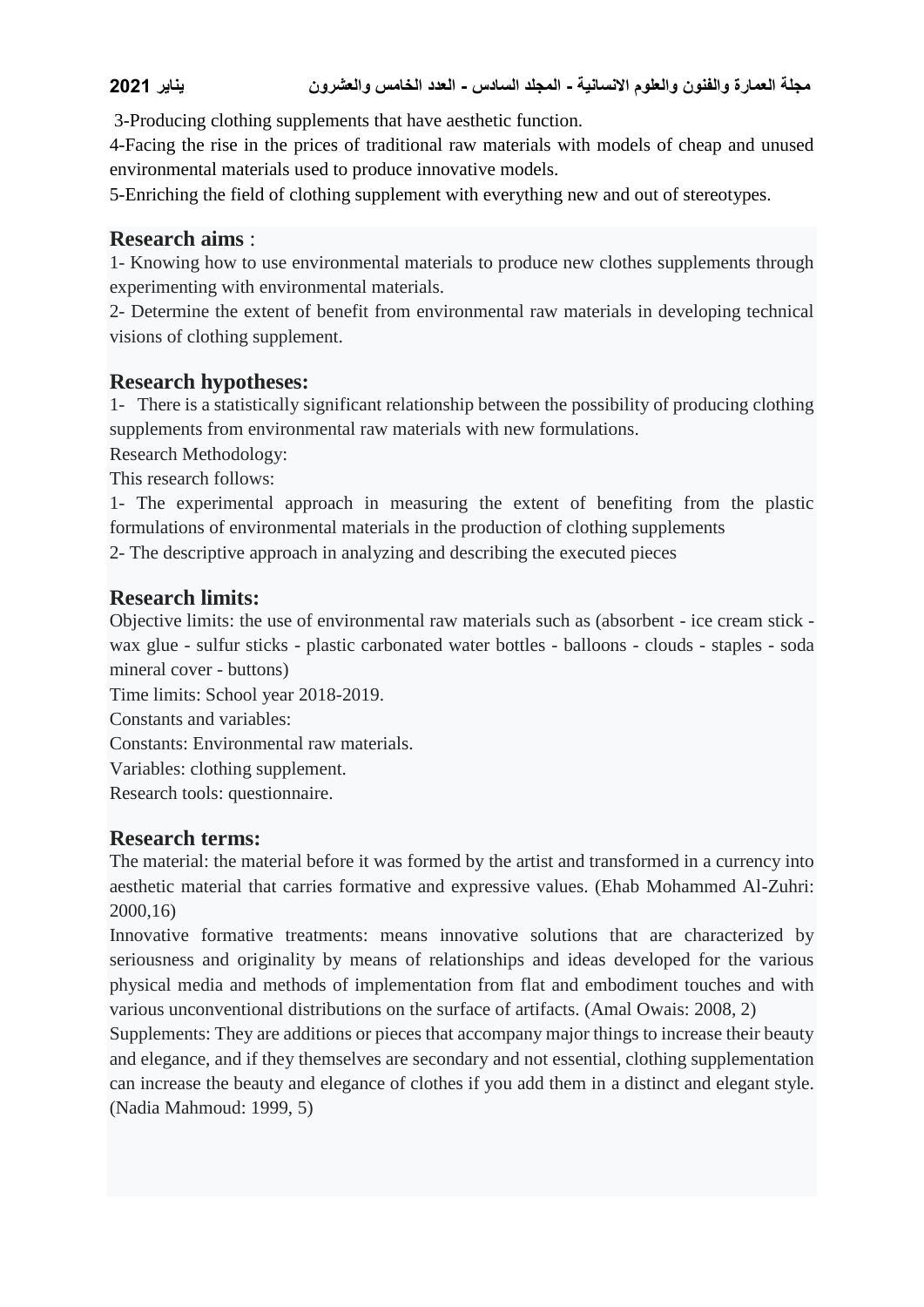# **Results:**

The results were reached by evaluating the implemented pieces in achieving the research hypothesis, and a questionnaire was designed to evaluate the implemented pieces for specialists and contains the following items:

- 1- The used material is new and updated.
- 2- The suitable material used for the executed piece.
- 3- The method of implementation is new in the field of clothing supplement.
- 4- Availability of precision and workmanship in the executed piece.

5- Aesthetic values are available through (proportion and proportion - unity - balance - rhythm). 6-The diversity of the use of raw materials enriched the clothing supplement.

The questionnaire was presented to 10 specialists in the field of home economics to know their views in achieving the research goal, and the questionnaire form contained 6 phrases to arbitrate the proposed designs, and each phrase was answered with a score of 1 to 5 so that  $(5 = I \text{ strongly})$ agree,  $1 = I$  do not strongly agree). After seeing the design, reading the survey items, then conducting statistical **transactions.**

Test the extent of honesty and consistency:

The researcher used the Kendall's Coefficient to verify the agreement of the specialists. The results were according to Table No. (2):

| clause | Kendall Lab | Significance level |
|--------|-------------|--------------------|
|        | $0.669**$   | 0.00               |
| 2      | $0.570*$    | 0.0                |
| 3      | $0.625*$    | 0.0                |
|        | $0.528*$    | 0.0                |
| 5      | $0.575*$    | 0.0                |
| 6      | $0.507*$    | 0.0                |

Table (2) results of the Kendall laboratories for the agreement among the specialists

It is noted from Table (2) that the value of the coefficient of agreement between specialists for Kendall ranges between  $(0.507 * - 0.669 **)$  and the first item came at the level of a function  $(0.01)$ . While the rest of the items at the function level  $(0.05)$ , which indicates a clear agreement between the specialists in arbitration designs

Statistical methods used in the research

# **The researcher emptied and analyzed the questionnaires through the Statistical Analysis Program (SPSS) and we will explain the statistical tools used:**

1 - Percentages and arithmetic mean.

2- Statistical description and data analysis of the responses of the study sample individuals using (arithmetic mean - standard deviation).

Statistical description of the proposed designs from the specialist's point of view:

The data was analyzed using the SPSS program, and a statistical description was made of the responses of the study sample individuals to identify the best proposed designs from the specialist's point of view using (arithmetic mean, standard deviation).

The researcher determined the proficiency rate, which is 80%.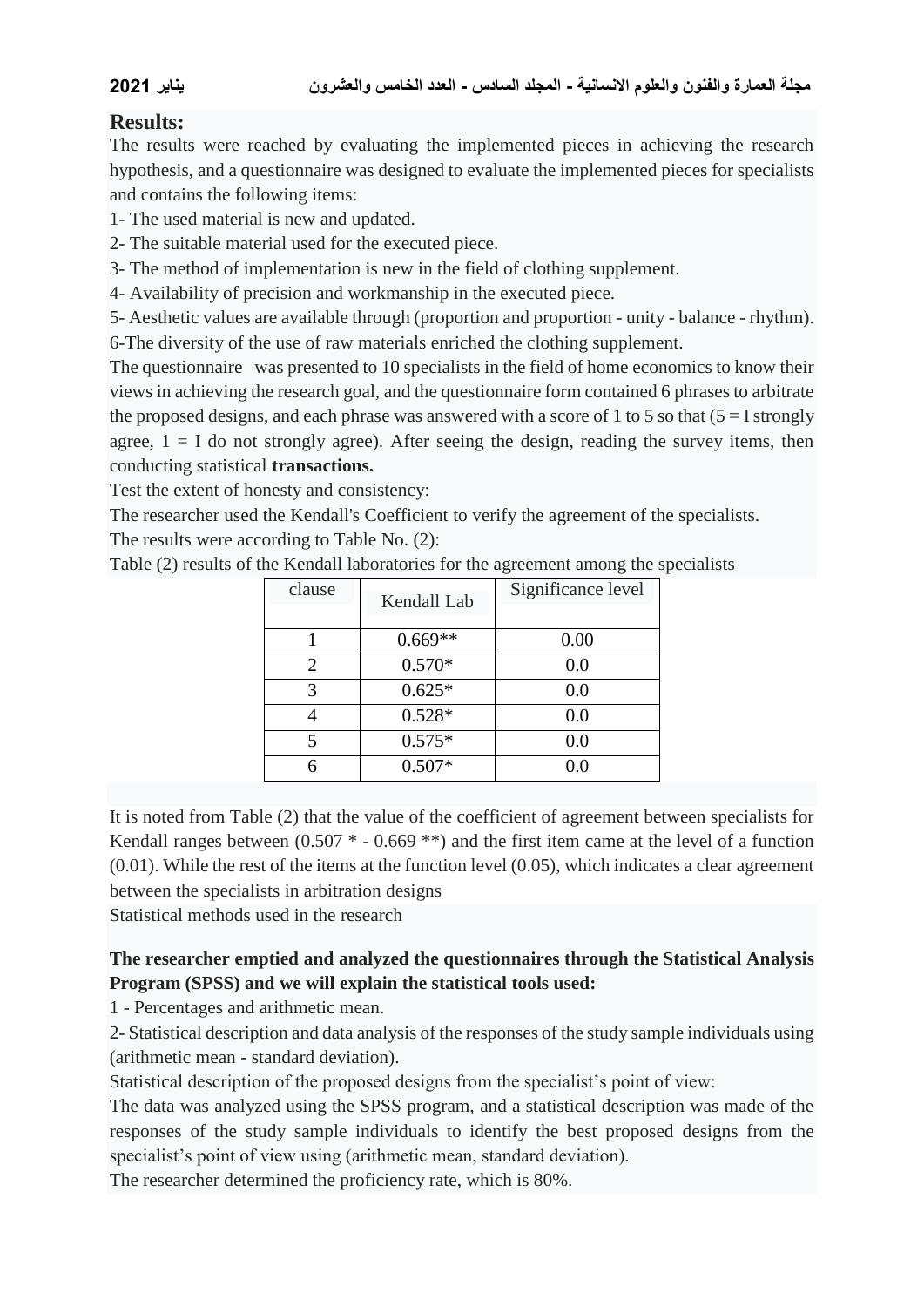| $\overline{\mathbf{3}}$                    | $\mathbf 2$ | $\mathbf{1}$            |
|--------------------------------------------|-------------|-------------------------|
| <i><b>ITHURSON</b></i><br>$\boldsymbol{6}$ | 5           | $\overline{\mathbf{4}}$ |
| $\boldsymbol{9}$                           | 8           | $\overline{\mathbf{7}}$ |
| $\boldsymbol{12}$                          | 11          | ${\bf 10}$              |
| c<br>$15\,$                                | 14          | 13                      |
| n n<br>18                                  | 17          | ${\bf 16}$              |
| 21                                         | $20\,$      | 19                      |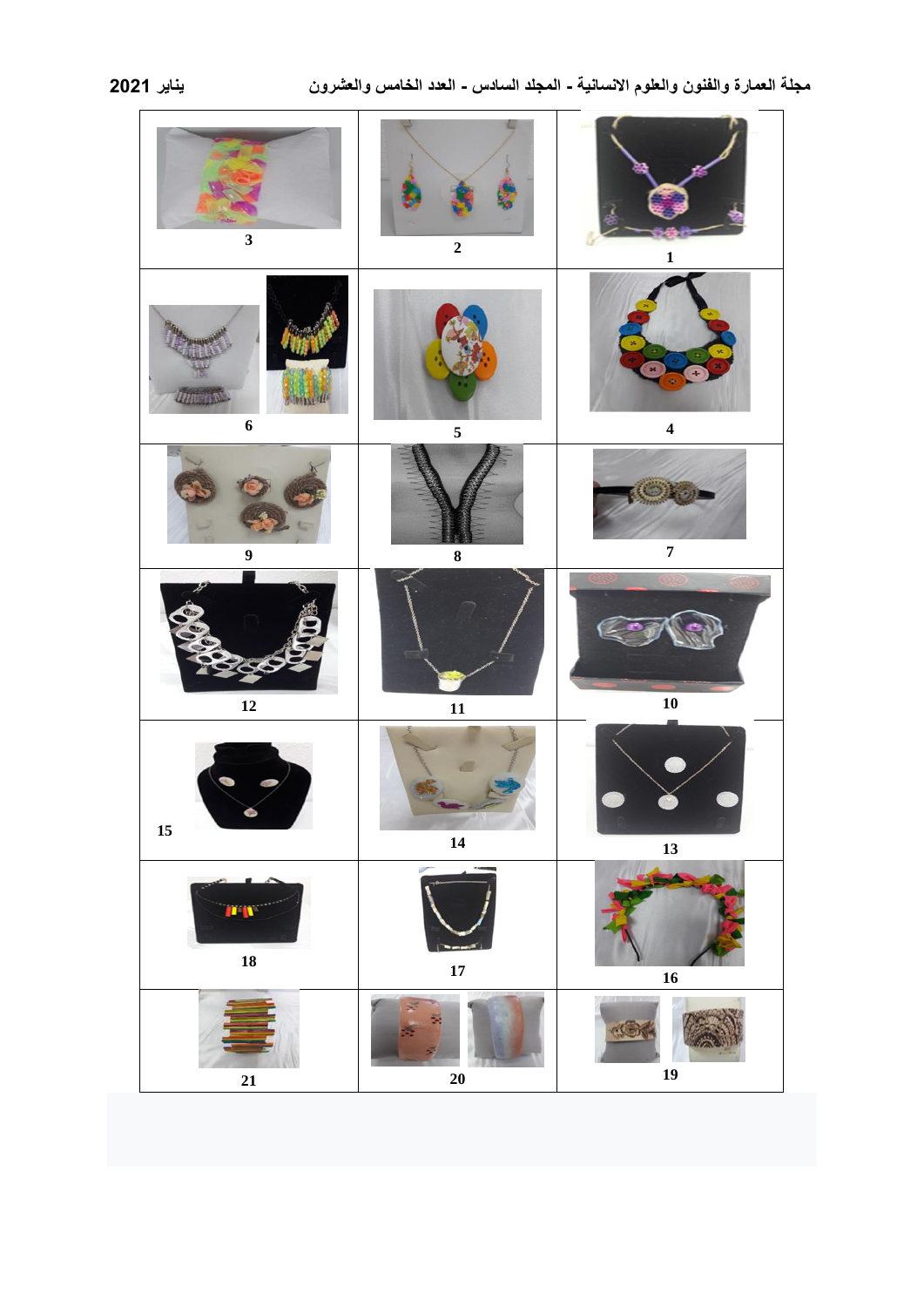We note that piece No. 6 took No. (1) in relation to the opinions of specialists, where the percentage came to 97.66%, and thus reached the percentage of proficiency. And piece No. (2) came in second place, where she got 95.33%, and piece No. (12) in third place with 92% And segment No. (1) is ranked fourth with 91.33%, and segment No. (4) is ranked fifth with 91%, and piece No. (13, 14) is ranked sixth with 90.66%. And segment No. (5) Is ranked seventh with 90%, and piece No.  $(7, 8)$  is in eighth position with 88.66%, and piece No.  $(16)$  came in ninth place with a percentage of 85.33%, and piece No. (9) came in tenth position with a percentage of 84.66 and piece No. (19) In the eleventh position with a percentage of 84%, and segment number (20) In the twelfth position with a percentage of 83%, and segment No. (10) in the thirteenth place with a percentage of 81.3%, and segment (3, 17) in the fourteenth place with 81% and segment No. (15) In the 15th position, with a percentage of 80.66%. Segment No. (18) came in the sixteenth place with a percentage of 77.66%, and segment (11) came in the seventeenth position with a percentage of 77% and segment (21) came in the eighteenth place with a percentage of 74%.

(18) pieces obtained more than 80%, meaning that they reached the degree of proficiency, and (3) pieces obtained less than 80%.

The values of the standard deviation for all parts came very good, ranging between (1.173 - 4.894) and emphasized that the opinions of specialists in evaluating the parts were not dispersed, while one piece obtained a standard deviation (6.373), which is an acceptable degree and emphasizes that the grades are not dispersed.

Through the previous results, the research hypothesis was achieved (environmental raw materials can be used to produce clothing supplements with new formulations) in eighteen pieces, with a rate of 85.71%.

# **Recommendations**

1- The necessity of putting experimentation in the academic curricula, as experimenting with different materials leads to an infinite flow of creative ideas.

2- Paying attention to the aesthetic aspects of clothing supplement at the lowest possible cost.

3- Supporting the Social Fund for small projects based on the exploitation of environmental raw materials.

# **Reeferences:**

 sabir , 'amal ewys: al'imkanat altshklua lilkmash walaistifada minh fi 'iintaj mshglat mosthdsa biruya nhawitat , almutamar alssadis lishabt bihawth alsinaeat alnasijiat , almarkaz alqawmiu lilbihawith , 2008

 alzahri , aihab mhmd: aljamal altabieiu lilkhamat watanawuliha fi alfani qadimaan wahadithaan , risalat majstayr ghyr manshurat , kuliyat altarbiat alfaniyat , jamieat hilwan , 2000.

 abd aleal , rsha fwaz: munhaj muqtarah limadat mokmlat almalabis litullab alfurqat alrrabieat qism almalabis walnasij , risalat majstir , ghyr manshurat , kuliyat alaiqtisad almanzilii , jamieatan hulwan , 2002

 qununuh , samar 'ahmad -ali , 'amani shaban -bsilah , njawi kaml: rouh faniyat lirsum tasmim aiziya' alnisa' fi daw' almuealajat altashkiliat lilkhalaya albiyiyat , majalat bihawth altarbiat alnaweiat , jamieat almansurat , 2019